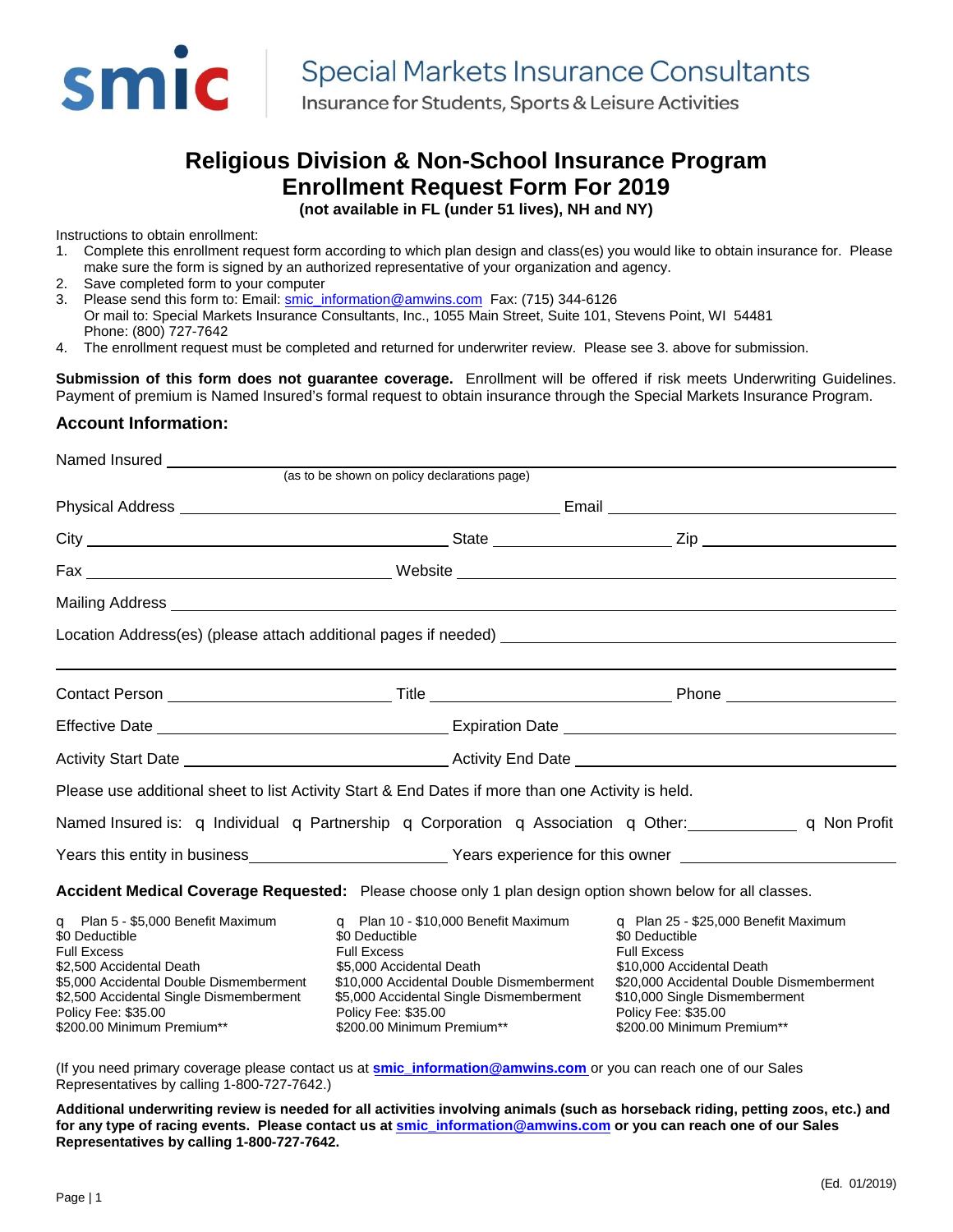**Please look at each class and eligibility to determine if you will need the coverage. Once you have determined that you will need coverage, please proceed to fill out the information in the blanks for each class that coverage is needed. The rates will vary depending on which plan design option you have chosen above. Please make sure to use only one plan design option throughout the entire form. We are unable to give different plan design options for different classes.**

#### **Class I –Child Care**

Eligibility to include youth Day Care participants, Pre-School participants, Kindergarten participants, Before and Afterschool participants, Mother/Parent's Day Out participants and Unpaid Volunteers.

|                             |        | Number of           |        | Rates Are Per Person Per Year           |         |     |                                              |
|-----------------------------|--------|---------------------|--------|-----------------------------------------|---------|-----|----------------------------------------------|
| <b>Activity</b>             | Age(s) | <b>Participants</b> | Plan 5 | Plan 10                                 | Plan 25 |     | <b>Total Premium</b>                         |
| Day Care                    |        | X                   | \$2.25 | \$2.35                                  | \$2.75  | $=$ | the control of the control of the control of |
| Pre-School                  |        | X                   | \$2.25 | \$2.35                                  | \$2.75  | $=$ |                                              |
| Kindergarten                |        | X                   | \$2.25 | \$2.35                                  | \$2.75  | $=$ |                                              |
| Before/Afterschool          |        | X                   | \$2.25 | \$2.35                                  | \$2.75  | $=$ |                                              |
| Mother/Parent's Day Out     |        | X.                  | \$2.25 | \$2.35                                  | \$2.75  | $=$ |                                              |
| <b>Unpaid Volunteers</b>    |        | X                   | \$2.25 | \$2.35                                  | \$2.75  | $=$ |                                              |
| <b>School Vacation Care</b> |        | X.                  | \$2.25 | \$2.35                                  | \$2.75  | $=$ |                                              |
|                             |        |                     |        | Total Premium for all Insured Persons** |         | =   | (A)                                          |

For Activities other than those listed above, please provide a brief description of activities to be covered.

### **Class II – Non-Overnight Volunteers – No Mission Trips (see Class VII for Mission Trips)**

Eligibility to include volunteers performing various tasks for the church or other organization as instructed by the church. Distinction will be:

- A. Non-Physical Activities (to include mostly clerical and other non-physical duties).
- B. Physical Activities (to include any physical work activities, such as construction, working with tools, building and grounds clean up and/or maintenance, etc.).

|                                  | Number of         |                                         | Rates Are Per Person Per Year |         |     |                      |     |
|----------------------------------|-------------------|-----------------------------------------|-------------------------------|---------|-----|----------------------|-----|
| <b>Volunteering Per Year</b>     | <b>Volunteers</b> | Plan 5                                  | Plan 10                       | Plan 25 |     | <b>Total Premium</b> |     |
| Less Than 10 Days (Non-Physical) |                   | $X$ \$0.50                              | \$0.75                        | \$1.00  | $=$ |                      |     |
| More Than 10 Days (Non-Physical) |                   | $X$ \$2.00                              | \$2.50                        | \$3.00  | $=$ |                      |     |
| Less Than 10 Days (Physical)     |                   | $X$ \$1.00                              | \$1.50                        | \$2.00  | $=$ |                      |     |
| More Than 10 Days (Physical)     |                   | $X$ \$4.00                              | \$5.00                        | \$6.00  | $=$ |                      |     |
|                                  |                   | Total Premium for all Insured Persons** |                               |         | $=$ |                      | (B) |

Please provide a brief description of Volunteer activities to be covered. Physical Activities:

Non-Physical Activities: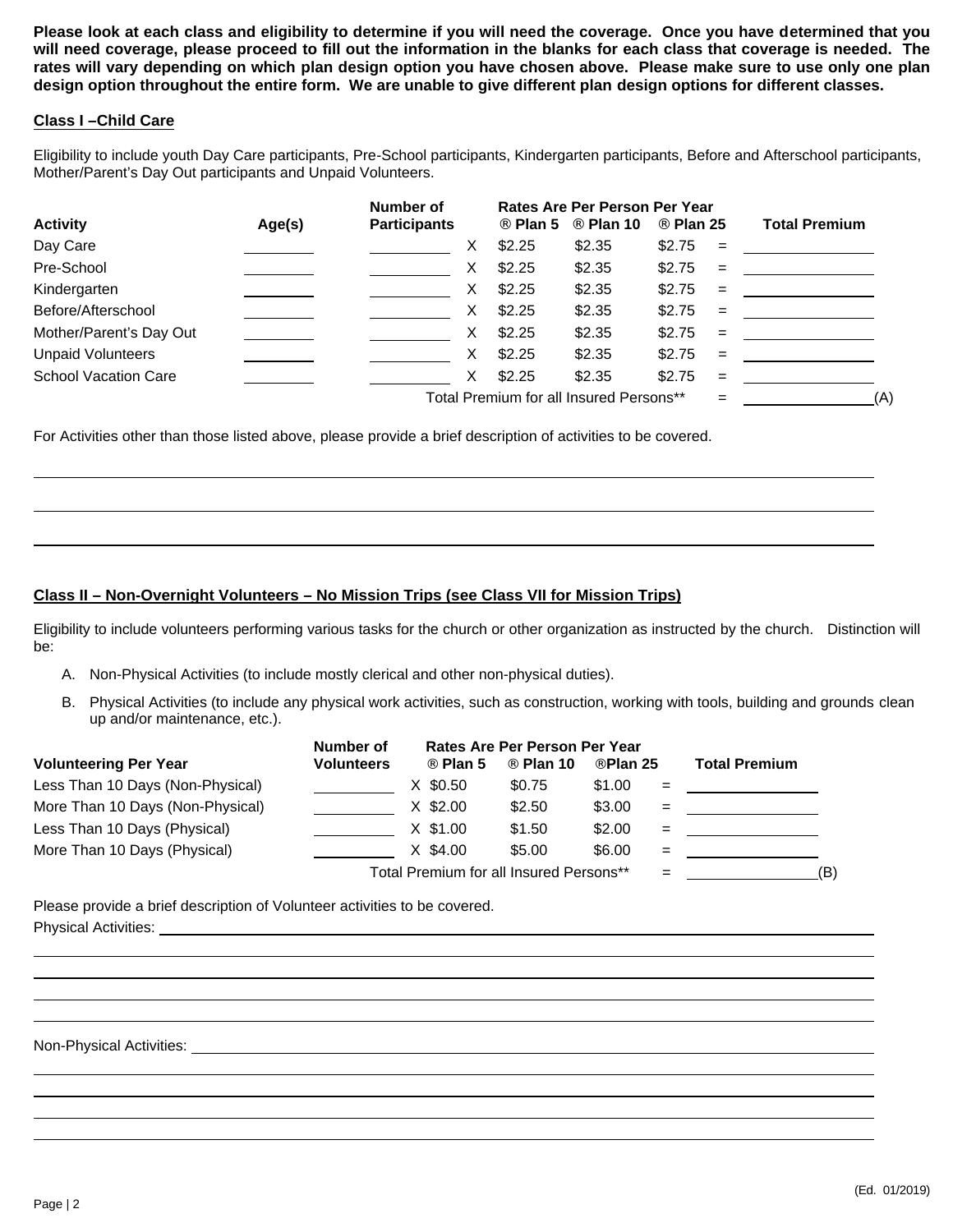#### **Class III – Adult Church Groups – Non-Sports Activities (See Class V for sports activities)**

Eligibility to include adult members of the church participating in activities sponsored by the church. Church to choose between covering only 1) on premise activities (ex. Religious Education, Sunday Services, Bible Study, Other Classes and Activities Held at Church) 2) on and/or off premise (ex. Fundraising and Service Work Opportunities). Coverage is for events that do not exceed 72 hours.

|                                  | <b>Average Weekly Adult Church</b> |                                         | Rates Are Per Person Per Year |           |     |                      |
|----------------------------------|------------------------------------|-----------------------------------------|-------------------------------|-----------|-----|----------------------|
| <b>Activity</b>                  | <b>Attendance (Include Guests)</b> | Plan 5                                  | Plan 10                       | Plan 25   |     | <b>Total Premium</b> |
| On Premise Activities Only       |                                    | X \$1.00                                | \$1.50                        | $$2.00 =$ |     |                      |
| On and/or Off Premise Activities |                                    | $X$ \$2.00                              | \$3.00                        | $$4.00 =$ |     |                      |
|                                  |                                    | Total Premium for all Insured Persons** |                               |           | $=$ | (C)                  |

For Activities other than those listed above, please provide a brief description of activities to be covered. Coverage is for events that do not exceed 72 hours.

#### **Class IV – Youth Church Groups – Non-Sports Activities (See Class V for sports activities)**

Eligibility to include youth members of the church participating in activities sponsored by the church. Church to choose between covering 1) only on premise activities (ex. Religious Education, Sunday Services, Bible Study, Other Classes and Activities Held at Church) 2) on and/or off premise (ex. Fundraising and Service Work Opportunities. Coverage for Camp, Conference or Retreat – See Class VI). Coverage is for events that do not exceed 72 hours.

|                                  | <b>Average Weekly Youth Church</b> |            | Rates Are Per Person Per Year           |         |     |                      |     |
|----------------------------------|------------------------------------|------------|-----------------------------------------|---------|-----|----------------------|-----|
| <b>Activity</b>                  | <b>Attendance (Include Guests)</b> | Plan 5     | Plan 10                                 | Plan 25 |     | <b>Total Premium</b> |     |
| On Premise Activities Only       |                                    | X \$0.75   | \$1.00                                  | \$1.25  | $=$ |                      |     |
| On and/or Off Premise Activities |                                    | $X$ \$1.50 | \$2.00                                  | \$2.50  | $=$ |                      |     |
|                                  |                                    |            | Total Premium for all Insured Persons** |         | $=$ |                      | (D) |

For Activities other than those listed above, please provide a brief description of activities to be covered. Coverage is for events that do not exceed 72 hours.

#### **Class V – Organized Teams and/or Leagues / Tournaments**

Coverage for organized sports teams, leagues or tournaments are not eligible under this program. If you need coverage for organized sports, please contact us at [smic\\_information@amwins.com](mailto:smic_information@amwins.com) or you can reach one of our Sales Representatives by calling 1-800-727-7642.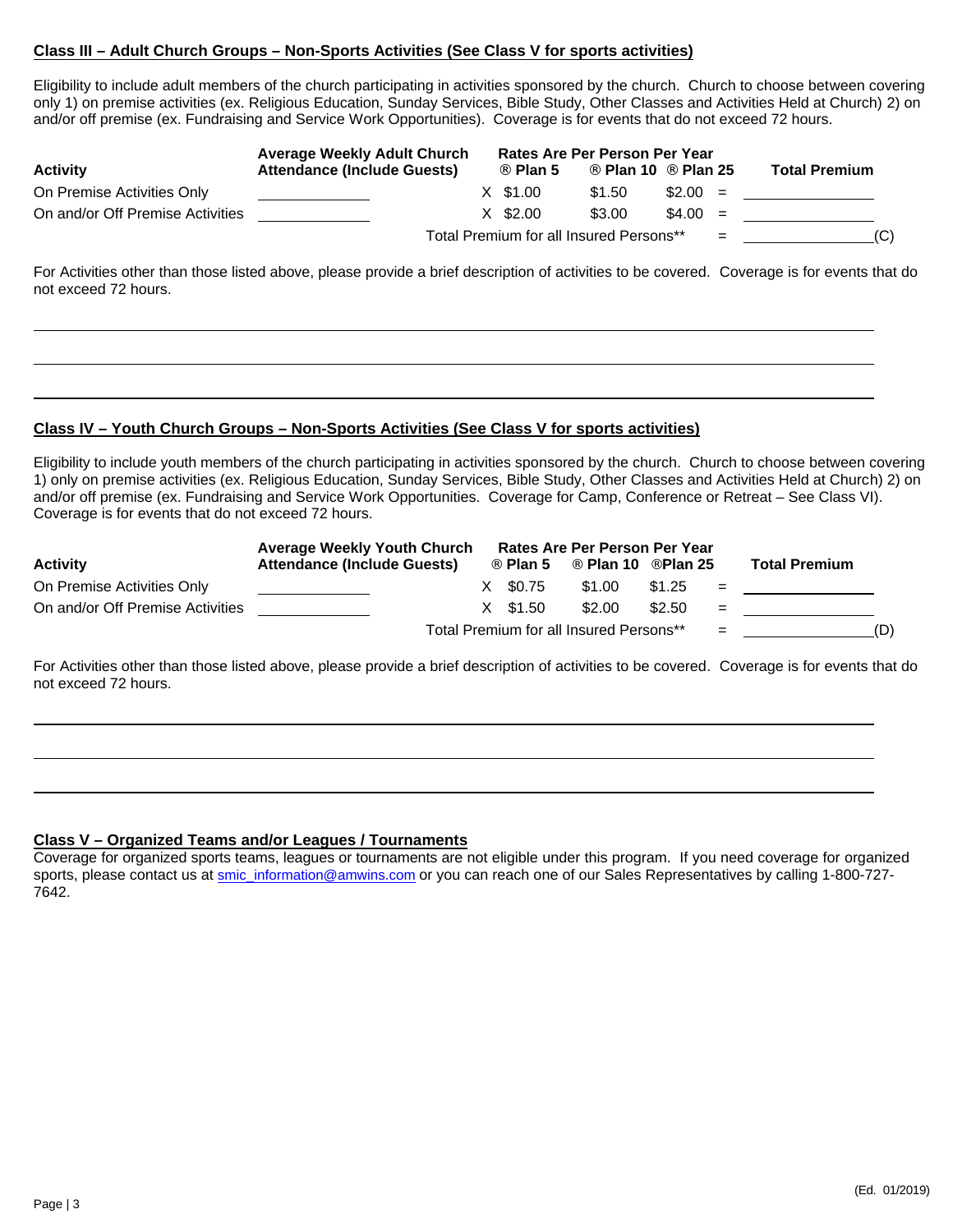#### **Class VI – Camp, Conference, Retreat, Domestic Overnight Trips**

Eligibility would be youth and/or adults participating in church sponsored activities. Rope courses and snow sports are included in the pricing.

Type of Camp (please check all that apply): q Day q Overnight q Travel q Sport q Youth q Adult q Special Needs q Other (specify): Describe all activities of camps/trips:

Total number of volunteers for all camps:

|                                   |                                                                                                                                |                  |           | <b>Camp Starts</b> |           |           | <b>Camp Ends</b> |                   | No. of      | <b>Age Range</b>                      | <b>Estimated Number</b>          |
|-----------------------------------|--------------------------------------------------------------------------------------------------------------------------------|------------------|-----------|--------------------|-----------|-----------|------------------|-------------------|-------------|---------------------------------------|----------------------------------|
| Name and Address of Camp Location |                                                                                                                                |                  | <b>MO</b> | <b>DAY</b>         | <b>YR</b> | <b>MO</b> | <b>DAY</b>       | <b>YR</b>         | <b>Days</b> | of Participants                       | of Participants to<br>be Insured |
|                                   |                                                                                                                                |                  |           |                    |           |           |                  |                   |             | 12 &Under                             |                                  |
|                                   |                                                                                                                                |                  |           |                    |           |           |                  |                   |             | $13 - 15$                             |                                  |
|                                   |                                                                                                                                |                  |           |                    |           |           |                  |                   |             | $16 - 18$                             |                                  |
|                                   |                                                                                                                                |                  |           |                    |           |           |                  |                   |             | 19 & Over                             |                                  |
|                                   | Day                                                                                                                            | Overnight        |           |                    |           |           |                  |                   |             | Volunteers                            |                                  |
|                                   |                                                                                                                                |                  |           |                    |           |           |                  |                   |             | 12 & Under                            |                                  |
|                                   |                                                                                                                                |                  |           |                    |           |           |                  |                   |             | $13 - 15$                             |                                  |
|                                   |                                                                                                                                |                  |           |                    |           |           |                  |                   |             | $16 - 18$<br>19 & Over                |                                  |
|                                   |                                                                                                                                |                  |           |                    |           |           |                  |                   |             | Volunteers                            |                                  |
|                                   | Day                                                                                                                            | Overnight        |           |                    |           |           |                  |                   |             | 12 & Under                            |                                  |
|                                   |                                                                                                                                |                  |           |                    |           |           |                  |                   |             | $13 - 15$                             |                                  |
|                                   |                                                                                                                                |                  |           |                    |           |           |                  |                   |             | $16 - 18$                             |                                  |
|                                   |                                                                                                                                |                  |           |                    |           |           |                  |                   |             | 19 & Over                             |                                  |
|                                   | Day                                                                                                                            | Overnight        |           |                    |           |           |                  |                   |             | Volunteers                            |                                  |
|                                   |                                                                                                                                |                  |           |                    |           |           |                  |                   |             | 12 & Under                            |                                  |
|                                   |                                                                                                                                |                  |           |                    |           |           |                  |                   |             | $13 - 15$                             |                                  |
|                                   |                                                                                                                                |                  |           |                    |           |           |                  |                   |             | $16 - 18$                             |                                  |
|                                   | $\cdot$ .                                                                                                                      |                  |           |                    |           |           |                  |                   |             | 19 & Over                             |                                  |
|                                   | Day                                                                                                                            | Overnight        |           |                    |           |           |                  |                   |             | Volunteers                            |                                  |
|                                   |                                                                                                                                |                  |           |                    |           |           |                  |                   |             | 12 & Under<br>$13 - 15$               |                                  |
|                                   |                                                                                                                                |                  |           |                    |           |           |                  |                   |             | $16 - 18$                             |                                  |
|                                   |                                                                                                                                |                  |           |                    |           |           |                  |                   |             | 19 & Over                             |                                  |
|                                   | Day                                                                                                                            | Overnight        |           |                    |           |           |                  |                   |             | Volunteers                            |                                  |
|                                   | Number of                                                                                                                      | Number of        |           |                    |           |           |                  |                   |             | Rates Are Per Person Per Calendar Day |                                  |
| <b>Activity</b>                   | <b>Participants/Volunteers</b>                                                                                                 | <b>Camp Days</b> |           |                    |           | Plan 5    |                  | $\degree$ Plan 10 |             | Plan 25                               | <b>Total Premium</b>             |
| Overnight Camp 1                  | X<br><u> Liston de la construcción de la construcción de la construcción de la construcción de la construcción de la c</u>     |                  |           |                    | X         | \$0.24    |                  | \$0.33            |             | \$0.48<br>$=$                         |                                  |
| Overnight Camp 2                  | X<br><u> Listen van die Stad van die Stad van die Stad van die Stad van die Stad van die Stad van die Stad van die Stad va</u> |                  |           |                    | X         | \$0.24    |                  | \$0.33            |             | \$0.48<br>$=$                         |                                  |
| Overnight Camp 3                  | Χ                                                                                                                              |                  |           |                    | X         | \$0.24    |                  | \$0.33            |             | \$0.48<br>$=$                         |                                  |
| Overnight Camp 4                  | $\boldsymbol{\mathsf{X}}$                                                                                                      |                  |           |                    | X         | \$0.24    |                  | \$0.33            |             | \$0.48<br>$=$                         |                                  |
| Overnight Camp 5                  | $\boldsymbol{\mathsf{X}}$                                                                                                      |                  |           |                    | X         | \$0.24    |                  | \$0.33            |             | \$0.48<br>$=$                         |                                  |
| Day Camp 1                        | X                                                                                                                              |                  |           |                    | X.        | \$0.15    |                  | \$0.20            |             | \$0.25<br>$=$                         |                                  |

#### **CAMP LOCATION(S) / ACTIVITIES**

Total Premium for all Insured Persons\*\*  $=$   $=$   $(E)$ **If general liability coverage is needed, please contact us at [smic\\_information@amwins.com](mailto:smic_information@amwins.com) or you can reach one of our Sales Representatives by calling 1-800-727-7642.**

Day Camp 2 X X \$0.15 \$0.20 \$0.25 = Day Camp 3 X X \$0.15 \$0.20 \$0.25 =  $\begin{array}{|c|c|c|c|c|c|}\n\hline\n\text{Day Camp 4} & \text{X} & \text{X} & \text{X} & \text{X} & \text{X} & \text{X} & \text{X} & \text{X} & \text{0.15} & \text{0.20} & \text{0.25} & \text{0.36} \\
\hline\n\end{array}$ Day Camp 5 X X \$0.15 \$0.20 \$0.25 =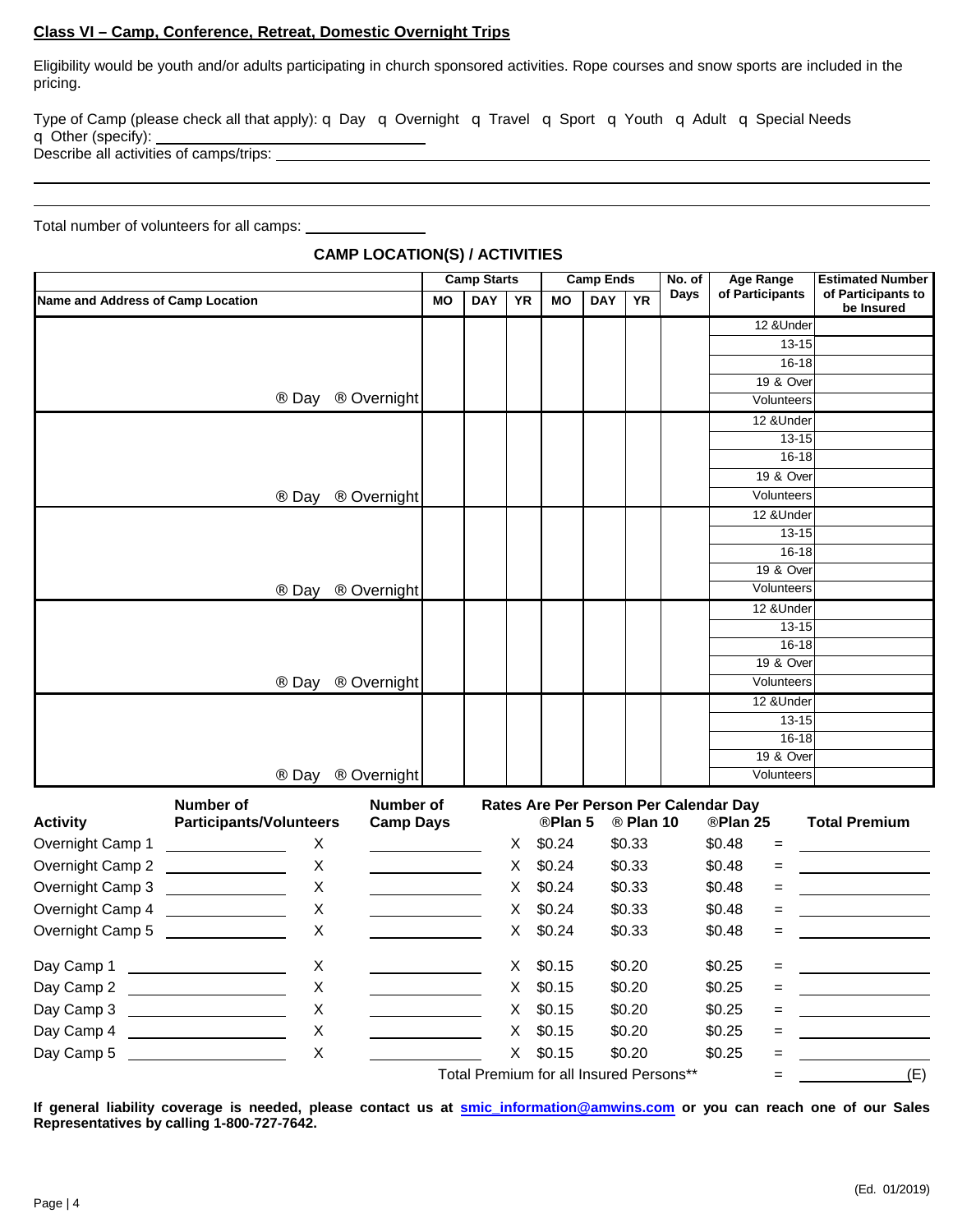#### **Class VII – Mission Trips – Domestic**

Eligibility would be youth and/or adults participating in church sponsored mission trips.

| Name and Location of Trip - (please be specific)                 |     | <b>Trip Starts</b> |            |     | <b>Trip Ends</b> | <b>Estimated Number</b> |
|------------------------------------------------------------------|-----|--------------------|------------|-----|------------------|-------------------------|
| provide a detail listing of all activities occurring during trip | lMO | <b>DAY</b>         | <b>IYR</b> | lMO | DAY YR           | <b>To be Insured</b>    |
|                                                                  |     |                    |            |     |                  |                         |
|                                                                  |     |                    |            |     |                  |                         |
|                                                                  |     |                    |            |     |                  |                         |
|                                                                  |     |                    |            |     |                  |                         |
|                                                                  |     |                    |            |     |                  |                         |
|                                                                  |     |                    |            |     |                  |                         |

|        | Number of                                                                                                                                                                                                                                                                                                                                                                                                                         |    |            | Rates Are Per Person Per Calendar Day     |           |                                   |     |
|--------|-----------------------------------------------------------------------------------------------------------------------------------------------------------------------------------------------------------------------------------------------------------------------------------------------------------------------------------------------------------------------------------------------------------------------------------|----|------------|-------------------------------------------|-----------|-----------------------------------|-----|
|        | <b>Participants</b><br><b>Number of Days</b>                                                                                                                                                                                                                                                                                                                                                                                      |    | Plan 5     | Plan 10                                   | Plan 25   | <b>Total Premium</b>              |     |
| Trip 1 | $\mathsf{X}$ and $\mathsf{X}$ and $\mathsf{X}$ are the set of $\mathsf{X}$                                                                                                                                                                                                                                                                                                                                                        | X. | \$0.33     | \$0.48                                    | $$0.71 =$ |                                   |     |
| Trip 2 |                                                                                                                                                                                                                                                                                                                                                                                                                                   | X. | \$0.33     | \$0.48                                    | $$0.71 =$ |                                   |     |
| Trip 3 | $\boldsymbol{\mathsf{X}}$ and $\boldsymbol{\mathsf{X}}$ and $\boldsymbol{\mathsf{X}}$ and $\boldsymbol{\mathsf{X}}$ and $\boldsymbol{\mathsf{X}}$ and $\boldsymbol{\mathsf{X}}$ and $\boldsymbol{\mathsf{X}}$ and $\boldsymbol{\mathsf{X}}$ and $\boldsymbol{\mathsf{X}}$ and $\boldsymbol{\mathsf{X}}$ and $\boldsymbol{\mathsf{X}}$ and $\boldsymbol{\mathsf{X}}$ and $\boldsymbol{\mathsf{X}}$ and $\boldsymbol{\mathsf{X}}$ a |    | $X$ \$0.33 | \$0.48                                    | $$0.71 =$ | <u>and the state of the state</u> |     |
| Trip 4 |                                                                                                                                                                                                                                                                                                                                                                                                                                   | X. | \$0.33     | \$0.48                                    | $$0.71 =$ |                                   |     |
| Trip 5 |                                                                                                                                                                                                                                                                                                                                                                                                                                   | X. | \$0.33     | \$0.48                                    | $$0.71 =$ |                                   |     |
| Trip 6 |                                                                                                                                                                                                                                                                                                                                                                                                                                   |    | $X$ \$0.33 | \$0.48                                    | $$0.71 =$ |                                   |     |
|        |                                                                                                                                                                                                                                                                                                                                                                                                                                   |    |            | Total Premium for all Insured Persons** = |           |                                   | (F) |

## **Class VIII – Church Events**

Eligibility would be all participants of specific church sponsored events involving participants who are not members of the policyholder church. Coverage for activities such as fairs, festivals, auctions, craft fairs and other fundraising events.

| Name of Event 1                                                                                      |         |                                                 |                                                                                                                                                                                                                                                                                                                                                                                                                                                                                 |  |            |                                         |                   |     |                                                          |
|------------------------------------------------------------------------------------------------------|---------|-------------------------------------------------|---------------------------------------------------------------------------------------------------------------------------------------------------------------------------------------------------------------------------------------------------------------------------------------------------------------------------------------------------------------------------------------------------------------------------------------------------------------------------------|--|------------|-----------------------------------------|-------------------|-----|----------------------------------------------------------|
|                                                                                                      |         |                                                 | (Attach a copy of rental agreement or contract to rent or use venue)                                                                                                                                                                                                                                                                                                                                                                                                            |  |            |                                         |                   |     |                                                          |
| Date                                                                                                 | Time(s) |                                                 | Location Name / Address                                                                                                                                                                                                                                                                                                                                                                                                                                                         |  |            | Description of Event                    |                   |     |                                                          |
|                                                                                                      |         |                                                 |                                                                                                                                                                                                                                                                                                                                                                                                                                                                                 |  |            |                                         |                   |     |                                                          |
| Name of Event 2                                                                                      |         |                                                 |                                                                                                                                                                                                                                                                                                                                                                                                                                                                                 |  |            |                                         |                   |     |                                                          |
|                                                                                                      |         |                                                 | (Attach a copy of rental agreement or contract to rent or use venue)                                                                                                                                                                                                                                                                                                                                                                                                            |  |            |                                         |                   |     |                                                          |
| Date                                                                                                 | Time(s) | Location Name / Address<br>Description of Event |                                                                                                                                                                                                                                                                                                                                                                                                                                                                                 |  |            |                                         |                   |     |                                                          |
| Number of Volunteers per day ______________________Number of Attendees per day ____________________  |         |                                                 |                                                                                                                                                                                                                                                                                                                                                                                                                                                                                 |  |            |                                         |                   |     |                                                          |
|                                                                                                      |         |                                                 | (Attach a copy of rental agreement or contract to rent or use venue)                                                                                                                                                                                                                                                                                                                                                                                                            |  |            |                                         |                   |     |                                                          |
| Date                                                                                                 | Time(s) |                                                 | Location Name / Address                                                                                                                                                                                                                                                                                                                                                                                                                                                         |  |            | Description of Event                    |                   |     |                                                          |
| Number of Volunteers per day ___________________________Number of Attendees per day ________________ |         |                                                 |                                                                                                                                                                                                                                                                                                                                                                                                                                                                                 |  |            |                                         |                   |     |                                                          |
|                                                                                                      |         | Number of<br><b>Attendees</b>                   |                                                                                                                                                                                                                                                                                                                                                                                                                                                                                 |  |            |                                         |                   |     | Rates Are Per Calendar Day Based On Estimated Attendance |
|                                                                                                      |         |                                                 | & Volunteers Number of Days Than 5                                                                                                                                                                                                                                                                                                                                                                                                                                              |  |            | $\blacksquare$ Plan 10                  | $\degree$ Plan 25 |     | <b>Total Premium</b>                                     |
| Event 1                                                                                              |         |                                                 | $X = 0.15$                                                                                                                                                                                                                                                                                                                                                                                                                                                                      |  |            | \$0.20                                  | \$0.25            |     |                                                          |
| Event 2                                                                                              |         |                                                 | $\overline{\phantom{a}}$ $\overline{\phantom{a}}$ $\overline{\phantom{a}}$ $\overline{\phantom{a}}$ $\overline{\phantom{a}}$ $\overline{\phantom{a}}$ $\overline{\phantom{a}}$ $\overline{\phantom{a}}$ $\overline{\phantom{a}}$ $\overline{\phantom{a}}$ $\overline{\phantom{a}}$ $\overline{\phantom{a}}$ $\overline{\phantom{a}}$ $\overline{\phantom{a}}$ $\overline{\phantom{a}}$ $\overline{\phantom{a}}$ $\overline{\phantom{a}}$ $\overline{\phantom{a}}$ $\overline{\$ |  |            | X \$0.15 \$0.20                         | \$0.25            | =   |                                                          |
| Event 3                                                                                              |         |                                                 | $X \sim$                                                                                                                                                                                                                                                                                                                                                                                                                                                                        |  | $X$ \$0.15 | \$0.20                                  | \$0.25            |     |                                                          |
|                                                                                                      |         |                                                 |                                                                                                                                                                                                                                                                                                                                                                                                                                                                                 |  |            | Total Premium for all Insured Persons** |                   | $=$ | (G)                                                      |

**If general liability coverage is needed, please contact us at [smic\\_information@amwins.com](mailto:smic_information@amwins.com) or you can reach one of our Sales Representatives by calling 1-800-727-7642.**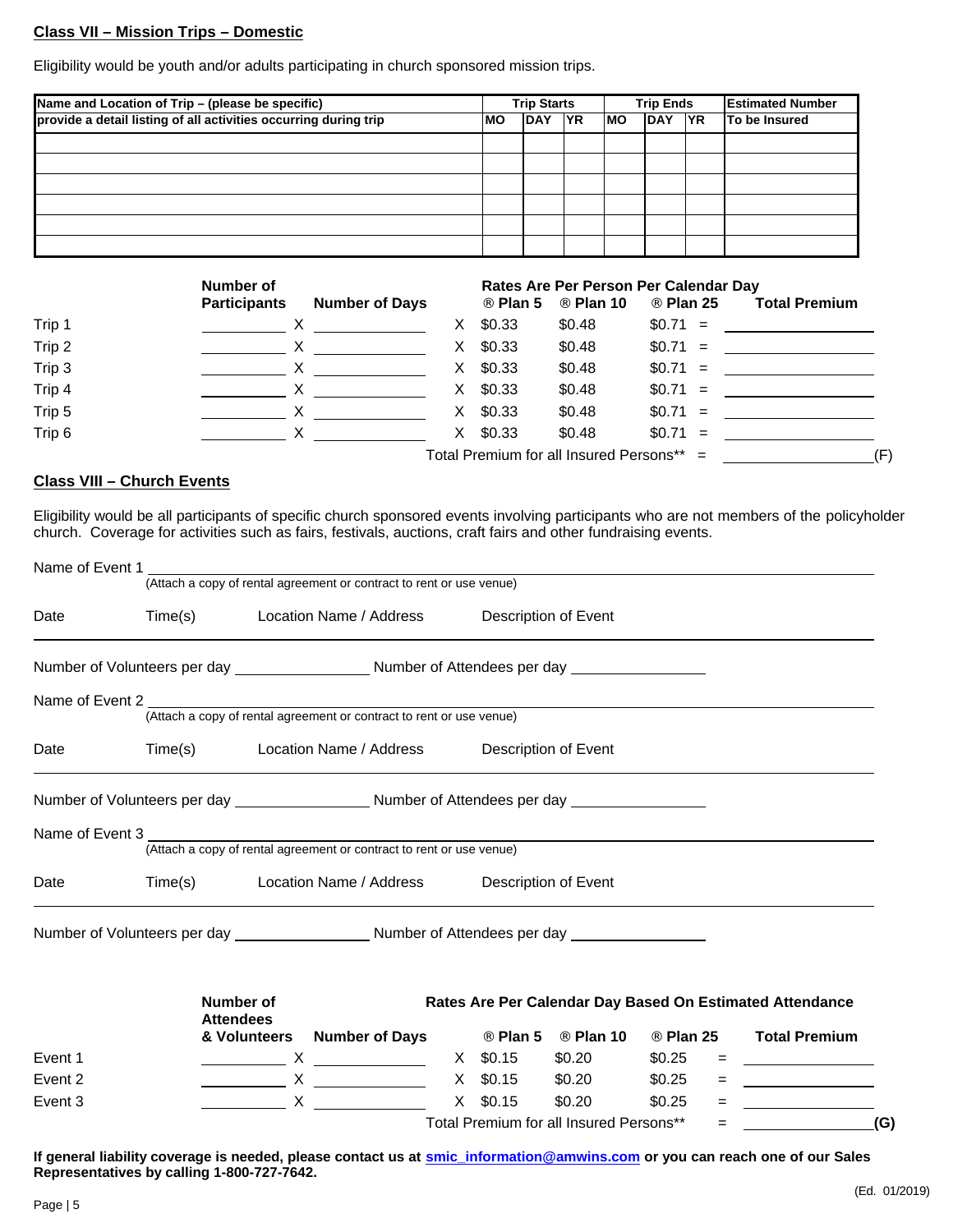| Underwriting Information For Any Account With Total Premium Due Of \$10,000.00 Or More: |  |  |
|-----------------------------------------------------------------------------------------|--|--|
|                                                                                         |  |  |

## **Do you currently have or have you had Accident Medical Coverage? We say a straight a very set of the Vies** The Vies in No

- a. If yes, please provide a copy of your current policy's schedule page.
- b. If yes, please provide 3 years loss experience.

## **Premium Calculation for All Classes**

|                                                                 |                     | TUTAL FREMIUM                                   |
|-----------------------------------------------------------------|---------------------|-------------------------------------------------|
| Class I - Child Care:                                           |                     | (A)                                             |
| Class II - Non-Overnight Volunteers - No Mission Trips:         |                     | (B)                                             |
| Class III - Adult Church Groups - Non-Sports Activities:        |                     | (C)                                             |
| Class IV - Youth Church Groups - Non-Sports Activities:         |                     | (D)                                             |
| Class VI - Camp, Conference, Retreat, Domestic Overnight Trips: |                     | (E)                                             |
| <b>Class VII - Mission Trips - Domestic:</b>                    |                     | (F)                                             |
| <b>Class VIII - Church Events:</b>                              |                     | (G)                                             |
|                                                                 | <b>Total Due**:</b> | (**Minimum Premium is \$200.00)                 |
|                                                                 |                     | Policy Fee \$35.00 (does not apply in FL or MI) |

#### **GRAND TOTAL PREMIUM (FOR ALL CLASSES SELECTED\*\*\*** =

(\*\*\$200.00 Minimum Premium & \$35.00 Policy Fee is due at Policy issuance and is considered fully earned.) \*\*\*Any account with Total Premium Due of \$10,000.00 or more must have underwriter review/approval prior to acceptance and binding.

## **Please make check payable to Special Markets Insurance Consultants, Inc.**

### Applicant's Statement and Declarations

The applicant declares to the best of his / her knowledge the information contained in this request for quote form and all supplements attached to be true and that no material facts have been suppressed or misstated. The applicant further understands that any false or fraudulent statements or misrepresentations could result in termination or voidance of any insurance contract issued from the information stated herein.

Page | 6

**All above information requested is required for policy issuance. The licensed agent is required to complete the section below. Policies can not be issued without all the required information being completed**.

| <b>Local/Regional Licensed Agency</b>                                                                                                                                                                                          |  |  |  |  |  |
|--------------------------------------------------------------------------------------------------------------------------------------------------------------------------------------------------------------------------------|--|--|--|--|--|
|                                                                                                                                                                                                                                |  |  |  |  |  |
|                                                                                                                                                                                                                                |  |  |  |  |  |
|                                                                                                                                                                                                                                |  |  |  |  |  |
| (Licensed Agent)                                                                                                                                                                                                               |  |  |  |  |  |
| Email Address: No. 1996. The Contract of the Contract of the Contract of the Contract of the Contract of the Contract of the Contract of the Contract of the Contract of the Contract of the Contract of the Contract of the C |  |  |  |  |  |

Authorized Signature **Date Date Date Date Date Date Date Date Date Date Date Date Date Date Date Date Date Date Date Date Date Date Date Date Date Date Date D Printed Name Contract Contract Contract Contract Contract Contract Contract Contract Contract Contract Contract Contract Contract Contract Contract Contract Contract Contract Contract Contract Contract Contract Contract** 

**TOTAL PREMIUM**